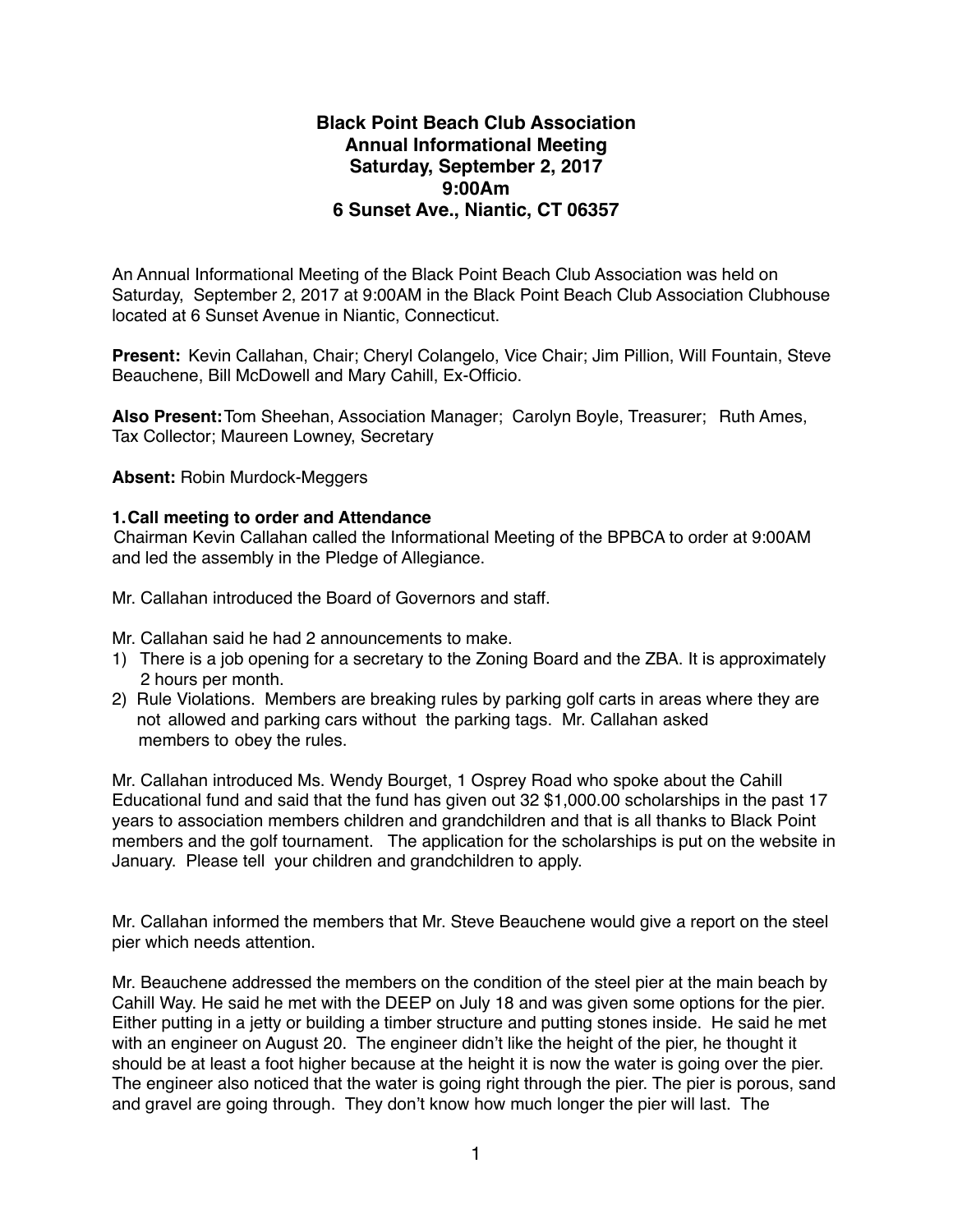engineer came up with two options. One option is to take out the northern steel strip that runs along the pier and put a breakwater there and it would be about 3 feet higher than the pier is now. You would not be able to walk on it. The guesstimate is \$300,000.00 - \$400,000.00. The second option would be replacing the steel pier, drive pilings like we have now. The pilings would go on the north side of the existing southern steel, and go to the north side of the northern steel right next to the steel that is there now. They would put rocks inside and a cap on top. The steel work alone would be about \$600,000.00. The total cost for that option would be around \$1,000,000.00 or maybe a little bit more.

Mr. Beauchene said we can't go wider on the pier as we have a large eel grass bed. He said that we could do the breakwater or the steel work with just a certificate of permission. Mr. Beauchene said he doesn't know what the members would want the breakwater or a walking pier. He said that we have other piers that you can walk on.

## **Mr. Callahan opened the floor to general comments from the members.**

There was much discussion on the steel pier with many questions and comments from the members.

Ms.Diane Zukowski, 36 Sunrise Avenue commented that kids could still walk on the breakwater. Mr. Peter Baril, 17 Sea View Avenue said we need a professional opinion in writing.

Mr. Callahan said that would be our next step. Mr. Callahan said if you are standing on the pier you can look down and see the holes in it and you couldn't put heavy equipment on it.

Ms. Beth Brucker, 28 South Trail asked how it is going to be paid for. Will it be paid by capital funds or will each member be assessed.

Mr. Callahan said that it has not been discussed yet but would probably be a special assessment.

Ms. Wendy Bourget, 1 Osprey Road asked if members will get to vote for either breakwater or steel pier.

Mr. Callahan said yes.

Ms. Anita Schepker, 48 Indianola Road, thanked Mr. Beauchene for working with DEEP and commented that when she was on the Board a few years ago and they had to do repairs on the piers the DEEP told them at that time that the steel pier was the most vulnerable of all the piers. Mr. Ray Joesten, 37 Sea View Avenue, asked what would happen if we did nothing to the pier. Mr. Callahan said we would lose the beach, and the steel on the north side is going to start fraying and people walking or touching that steel will get cuts from the steel.

Ms. Kim Craven, 46 East Shore Drive, commented that we are loosing beach at Sea Breeze. Mr. Peter McAndrew, 6 Sea View Avenue, said that we need to get an engineer and that the BOG has a fiduciary responsibility to get information to the members and to move slow and carefully.

Mr. Callahan said they will be sending requests to many engineers.

Ms. Monica Burnett, 35 Bellaire Road, asked what the longevity is of doing one over the other. Mr. Beauchene said the breakwater would last longer, you could add rocks. The pier would require more maintenance.

Ms. Sharon Sklar, 20 Sunrise Avenue, said she thought that golf carts are great but golf carts should be required to have parking tags and not clog up the right-of-ways, they should park in legal parking spaces.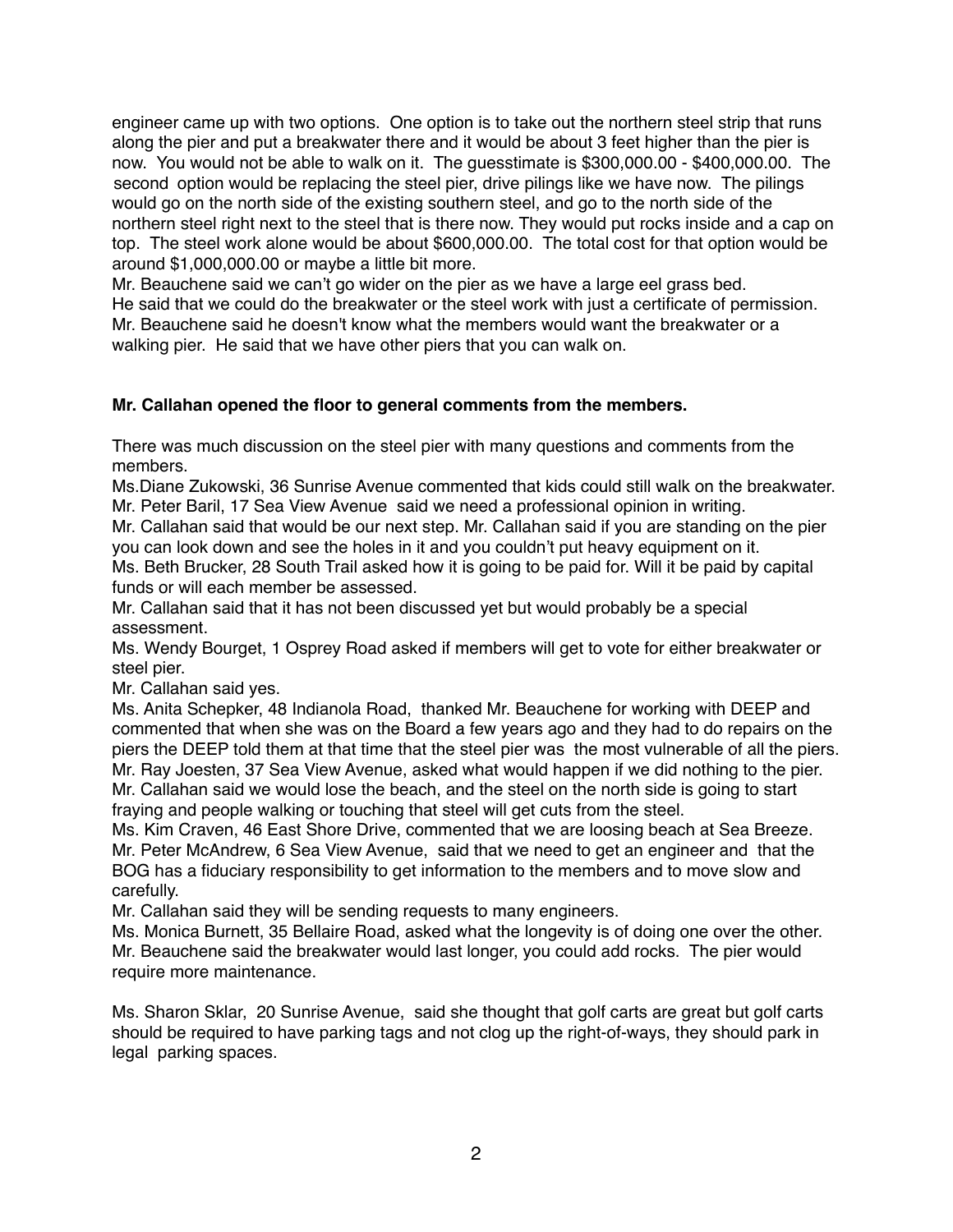Ms. Arlene Garrow, 58 Bellaire Road, commented that if people do not need a parking tag for golf carts then your are allowing people who have the carts to have have access to 2 parking spots.

Mr. Peter Baril, 17 Sea View Ave, commented on the steel pier saying that a feasibility study from an engineering firm should be done.

Mr. Callahan said maybe the members who have some experience in engineering could get together with the BOG.

Ms. Jane Capozza, 35 Cottage Lane, commented the Board should do a mailing to all members regarding the pier as not many people came to the meeting.

Ms. Peg Auth, 11 Osprey Road, asked about the upgrades to the playground that was talked about at an earlier meeting.

Mr. Callahan said that nothing had been talked about since.

Ms. Ann Farley, 39 Sea Crest Ave, stated that there is only 1 handicap parking space at the Nehantic right-of-way and said that all the parking spaces at Nehantic should be handicap and regular parking should be at the White Cap parking lot.

Ms. Sally Cini, 28 Sea Breeze Ave., said our community has many older people who use the golf carts and it would be hard for them to walk from the White Cap parking and it would be inconvenient to use the White Cap lot for people who use the carts to bring a lot of stuff to the beach.

Ms. Kim Craven, 46 East Shore Drive, said that if people do not need parking tags for golf carts and can use their tag for a car. Would that mean people who do not have golf carts get 2 parking tags. Ms. Craven also said that if we got rid of the stones and bushes at the Nehantic right-of-way you could park golf carts in there.

Ms. Anita Schepker, 48 Indianola Road, said 1 tag for 1 vehicle for one household. If your worried about stealing the tags they are replaceable and the guards should be checking the lots. Ms. Alice Baril, 17 Sea View Ave. agreed with Ms. Schepker and Ms. Craven.

Ms. Jane Capozza, 35 Cottage Lane, said she is not opposed to golf carts but is opposed to them driving in the dark with no lights.

Mr. Callahan said they need to follow the rules and to call the police when she sees this happening.

Ms. Fatima Ramos, 43 Billow Road asked if a handrail could be put in at the Nehantic entrance to main beach. She also asked about the beach cleaning stating that there is a lot of seaweed, sea grass and mosquitoes.

Mr. Callahan said the beach is cleaned every day but storms bring in seaweed.

Ms. Kim Carven, 46 East Shore Drive, said that seaweed was removed from Main Beach but not Sea Breeze.

Mr. Rob Belmont, Cottage Lane, said a strip of concrete going down to Main Beach from Nehantic from the black top to the pier is very slippery and people are falling and asked if there is some kind of coating that could be put on to prevent the slipping and falling.

Ms. Wendy Bourget, 1 Osprey Road, commented that she has only seen a police officer down at South Beach once this summer.

Mr. Sheehan said the police are there. He said he has a log book where the officers log in with total time of where they were, what they did, every single right-of-way, how many pedestrians are out walking, bicyclists and how many golf carts they stopped.

Mr. McDowell said that the police have been in unmarked cars.